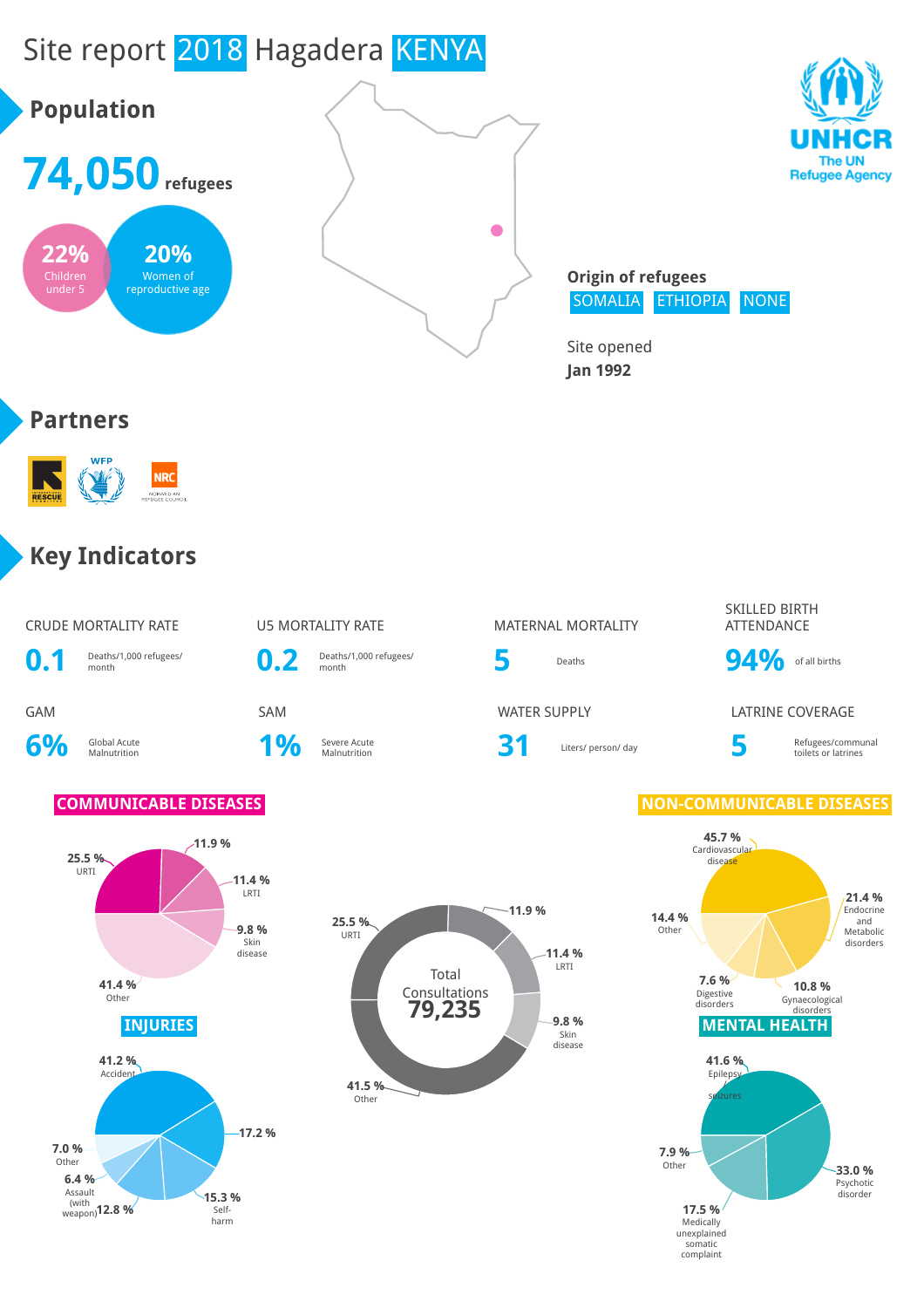### **Public Health**

| <b>HEALTH STAFFING</b>                                      | <b>INDICATOR</b> | <b>STANDARD</b> |           | <b>MORBIDITY</b>                                 | <b>INDICATOR</b> | <b>STANDARD</b> |           |   |
|-------------------------------------------------------------|------------------|-----------------|-----------|--------------------------------------------------|------------------|-----------------|-----------|---|
| Number of medical doctors                                   | 5                | 1: 50,000       | ◙         | Incidence of malaria among children under<br>5   | $\mathbf{0}$     |                 |           |   |
| Number of qualified nurses                                  | 29               | 1:10,000        | ◕         | Incidence of watery diarrhoea among              | 31               |                 |           |   |
| Number of community health workers                          | 110              | 1: 1,000        | ◙         | children under 5                                 |                  |                 |           |   |
| <b>ACCESS AND UTILIZATION</b>                               | <b>INDICATOR</b> | <b>STANDARD</b> |           | Incidence of pneumonia among children<br>under 5 | 23               |                 |           |   |
| Consultations per trained clinician per day                 | 93               | < 50            | ☺         | Incidence of pneumonia among over 5              | 10               |                 |           |   |
| Health utilisation rate (new visits / refugee /             | 0.9              | $1 - 4$         |           | Tuberculosis success rate                        | 95%              | < 90%           | $\bullet$ |   |
| year)<br>Proportion of host population consultations        | 0%               |                 |           | Were any MDR/X-TB cases diagnosed among<br>PoCs? | <b>No</b>        | <b>No</b>       | ఴ         |   |
| <b>MORTALITY</b>                                            | <b>INDICATOR</b> | <b>STANDARD</b> |           | VACCINATION                                      | <b>INDICATOR</b> | <b>STANDARD</b> |           |   |
| <b>Crude Mortality Rate</b><br>(CMR) (/1000/month)          | 0.1              | < 0.75          | $\bullet$ | Full vaccination coverage                        | 52%              | < 95%           |           | Ø |
| Under-five Mortality Rate<br>(U5MR) (/1000/month)           | 0.2              | < 1.5           | $\bullet$ | Measles vaccination coverage                     | 100%             | < 95%           |           | 0 |
| <b>Infant Mortality Rate</b><br>(IMR) (/1000 livebirths)    | 12.5             | < 30            | $\bullet$ | Source of vaccination data                       | survey           |                 |           |   |
| <b>Neonatal Mortality Rate</b><br>(NNMR) (/1000 livebirths) | 11               | < 20            | $\bullet$ | <b>IN-PATIENT DEPARTMENT (IPD)</b>               | <b>INDICATOR</b> | <b>STANDARD</b> |           |   |
| <b>OUTBREAK ALERT AND RESPONSE</b>                          | <b>INDICATOR</b> | <b>STANDARD</b> |           | Average length of stay (days)                    | 3.5              |                 |           |   |
| Proportion of outbreaks investigated within 48<br>hours     | 100%             | 100%            | Ø         | Case fatality rate                               | 0.0              |                 |           |   |
| Number of outbreaks reported                                | $\overline{2}$   |                 |           | Hospitalisation rate                             | 57.4             | $50 - 150$      |           | Ø |

# **Reproductive Health**

| <b>ANTENATAL CARE</b>                                                                     | <b>INDICATOR</b> | <b>STANDARD</b> |   | <b>FAMILY PLANNING</b>                                                      | <b>INDICATOR</b> | <b>STANDARD</b> |   |
|-------------------------------------------------------------------------------------------|------------------|-----------------|---|-----------------------------------------------------------------------------|------------------|-----------------|---|
| Antenatal care coverage                                                                   | 98%              | > 90%           |   | Contraceptive prevalence rate                                               | 8%               | $\geq 30\%$     | ೞ |
| Coverage of antenatal tetanus vaccination                                                 | 98%              | >95%            |   | Source of contraceptive prevalence data                                     | <b>HIS</b>       |                 |   |
| <b>DELIVERY CARE</b>                                                                      | <b>INDICATOR</b> | <b>STANDARD</b> |   | SEXUAL AND GENDER-BASED VIOLENCE (SGBV)                                     | <b>INDICATOR</b> | <b>STANDARD</b> |   |
| Proportion of births attended by skilled<br>personnel                                     | 94%              | $\geq 90\%$     | ✓ | Total number of reported rapes                                              | 15               |                 |   |
| Proportion of births conducted by caesarean<br>section                                    | 6%               | $5 - 15%$       |   | Proportion of eligible rape survivors provided<br>with PEP within 72 hours  | 91%              | 100%            | Δ |
| Proportion of newborn infants with low birth<br>weight (<2500 gs) (weighed within 72 hrs) | 6%               | < 15%           |   | Proportion of eligible rape survivors provided<br>with ECP within 120 hours | 83%              | 100%            | ☎ |
| Proportion of teenage pregnancies                                                         | 3%               |                 |   | <b>SEXUALLY TRANSMITTED INFECTIONS (STIS)</b>                               | <b>INDICATOR</b> | <b>STANDARD</b> |   |
| Still birth rate (/ 1000 total births / month)                                            |                  |                 |   | Number of genital ulcer diseases                                            | 19               |                 |   |
| Number of maternal deaths                                                                 | 5                |                 |   | Number of Pelvic Inflammatory diseases                                      | 88               |                 |   |
| Proportion of maternal deaths investigated<br>within 48 hours                             | 100%             | 100%            |   |                                                                             |                  |                 |   |